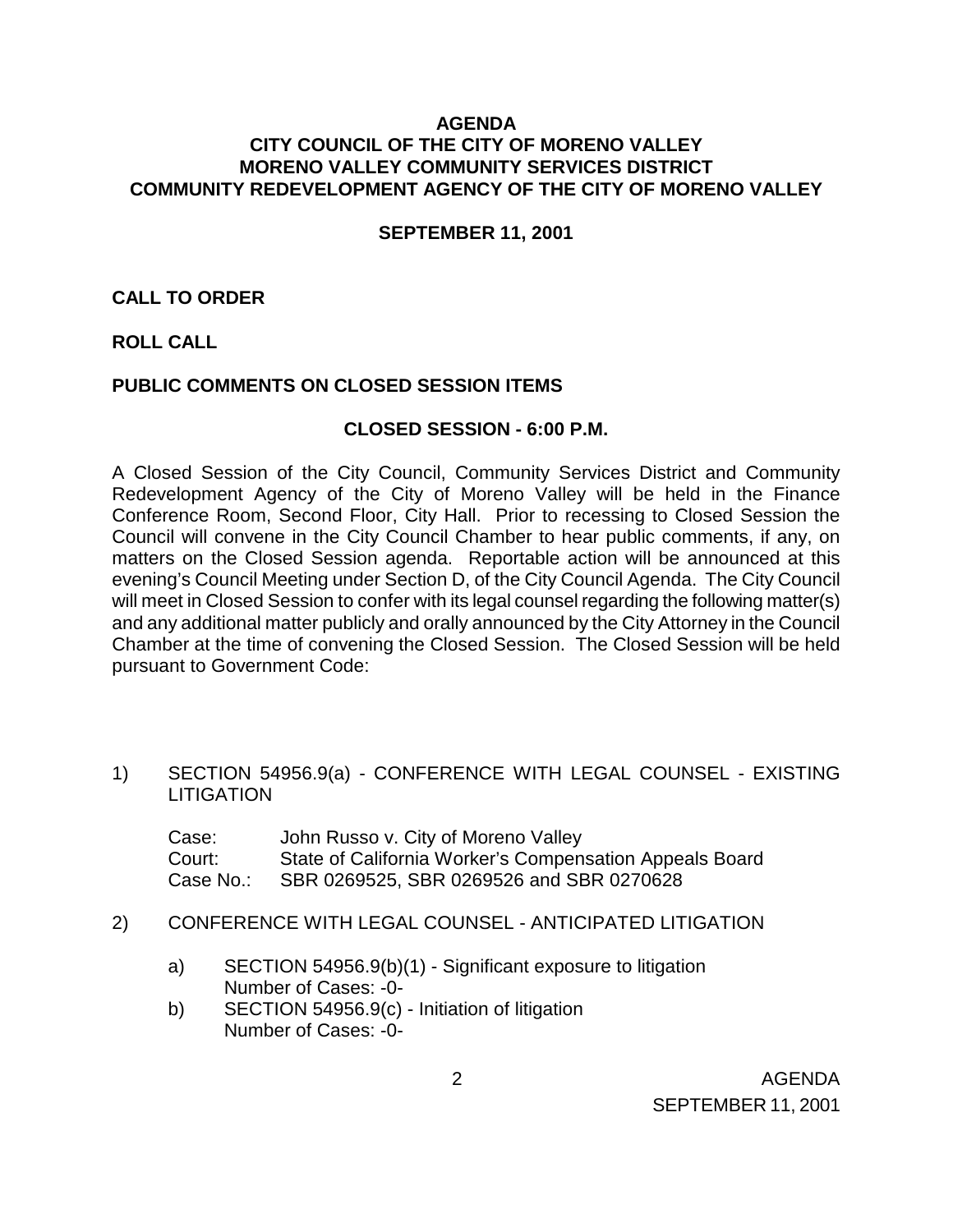3) SECTION 54957.6 -LABOR NEGOTIATIONS<br>Agency Negotiator: City Manager Agency Negotiator:<br>Employee Organization: Employee Organization: Moreno Valley City Employees Association Moreno Valley Management Association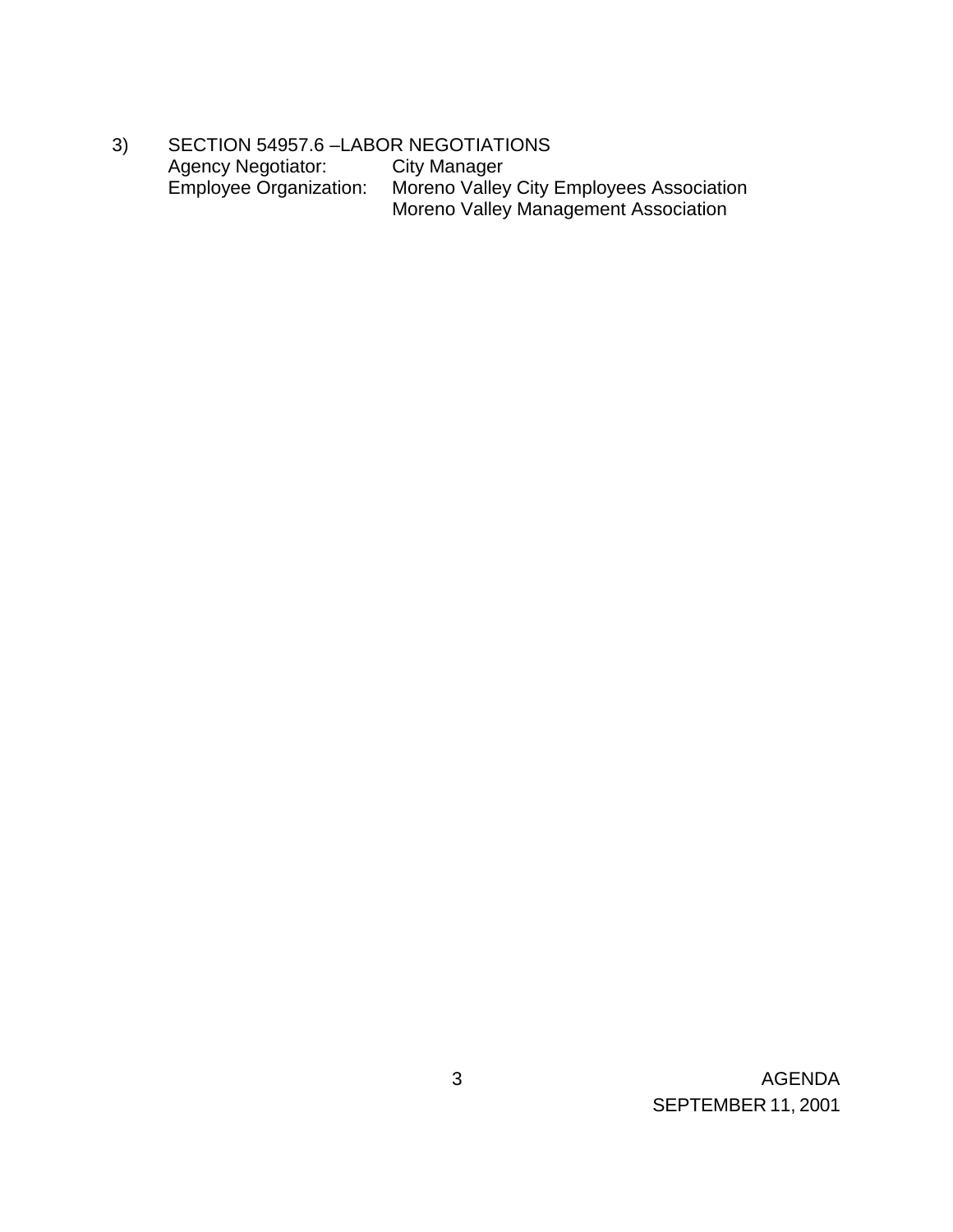# **AGENDA JOINT MEETING OF THE CITY COUNCIL OF THE CITY OF MORENO VALLEY MORENO VALLEY COMMUNITY SERVICES DISTRICT COMMUNITY REDEVELOPMENT AGENCY OF THE CITY OF MORENO VALLEY**

## **REGULAR MEETING - 7:00 P.M. SEPTEMBER 11, 2001**

- **CALL TO ORDER** (Joint Meeting of the City Council of the City of Moreno Valley, Moreno Valley Community Services District, and the Community Redevelopment Agency of the City of Moreno Valley - actions taken at the Joint Meeting are those of the Agency indicated on each Agenda item)
- **PLEDGE OF ALLEGIANCE**
- **INVOCATION** Pastor Charles E. Gibson, Breakthrough Church of God in Christ
- **ROLL CALL**
- **INTRODUCTIONS**
- **SPECIAL PRESENTATIONS**
- PUBLIC COMMENTS **ON ANY SUBJECT NOT ON THE AGENDA** UNDER THE JURISDICTION OF THE CITY COUNCIL (COMMENTS NOT CONCLUDED BY 7:30 P.M. WILL BE HEARD PRIOR TO CITY COUNCIL CLOSING COMMENTS AT THE END OF THE AGENDA)

There is a three-minute time limit per person. Please complete and submit a PINK speaker slip to the Bailiff.

• PUBLIC COMMENTS **ON MATTERS ON THE AGENDA** WILL BE TAKEN UP AS THE ITEM IS CALLED FOR BUSINESS, BETWEEN STAFF'S REPORT AND CITY COUNCIL DELIBERATION (SPEAKER SLIPS MAY BE TURNED IN UNTIL THE ITEM IS CALLED FOR BUSINESS.)

There is a three-minute time limit per person and a 15-minute time limit per agenda item. The 15-minute limit may be waived. Please complete and submit a BLUE speaker slip to the Bailiff.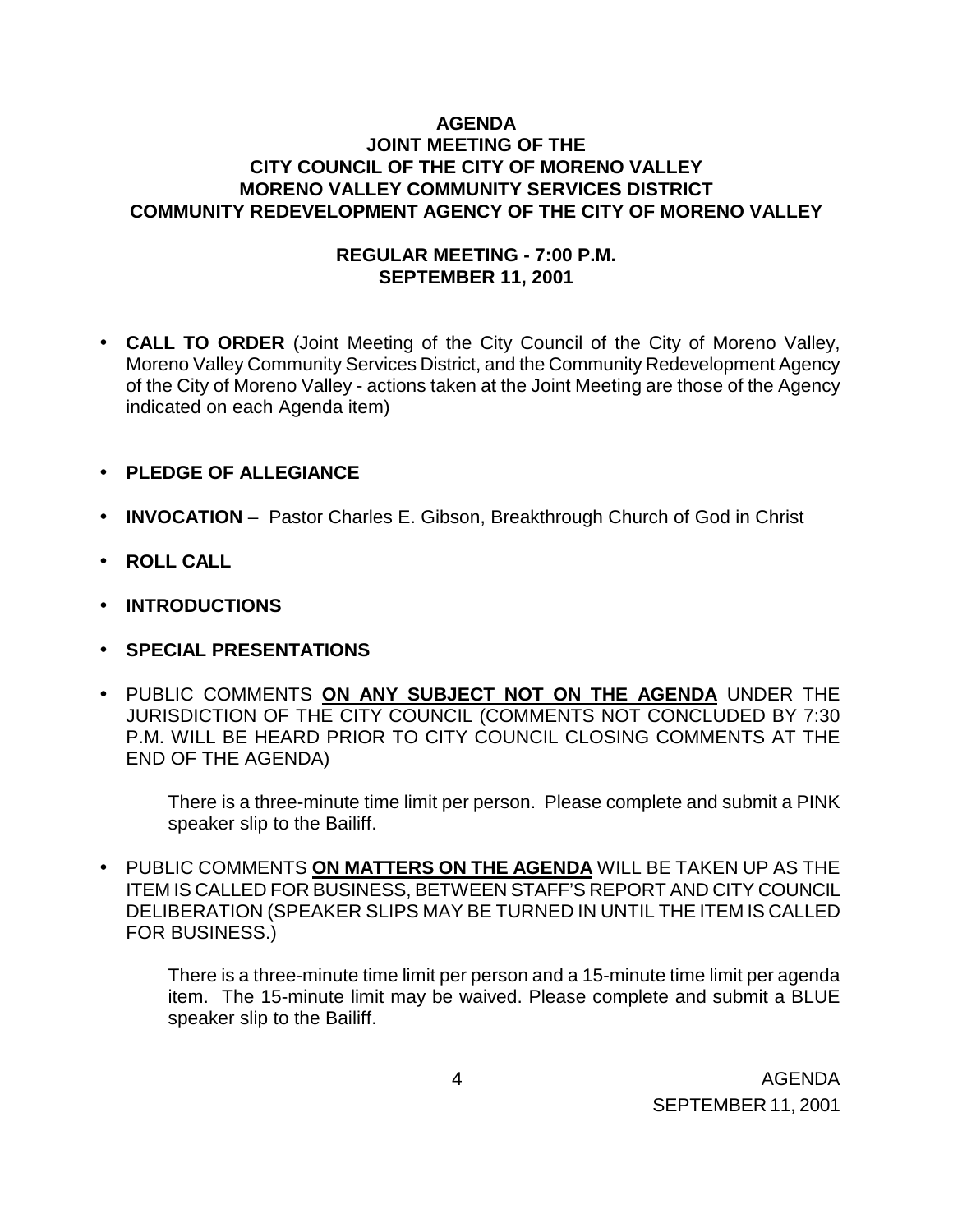# **JOINT CONSENT CALENDARS (SECTIONS A-C) OF THE CITY COUNCIL OF THE CITY OF MORENO VALLEY, MORENO VALLEY COMMUNITY SERVICES DISTRICT, AND COMMUNITY REDEVELOPMENT AGENCY OF THE CITY OF MORENO VALLEY**

All items listed under the Consent Calendars are considered to be routine and noncontroversial, and may be enacted by one motion unless a member of the Council, Community Services District, or Redevelopment Agency requests that an item be removed for separate action. The motion to adopt the Consent Calendars is deemed to be a separate motion by each Agency and shall be so recorded by the City Clerk. Items withdrawn for report/discussion will be heard after public hearing items.

# **A. CONSENT CALENDAR** - **CITY COUNCIL**

by all parties (Account No. 225.68521).

- A1. ORDINANCES FIRST READING BY TITLE ONLY Recommendation: Waive reading of all Ordinance Introductions and read by title only.
- A2. AGREEMENT FOR PROFESSIONAL CONSULTANT SERVICES, IRIS AVENUE IMPROVEMENTS, INDIAN STREET TO PERRIS BOULEVARD, PROJECT NO. 01-12566721 (Report of: Public Works Director/City Engineer) Recommendation: Approve the Agreement for Professional Consultant Services with DMC Design Group, 170 North Maple Street, Suite 101, Corona, to design the street improvements; authorize the Mayor to execute said Agreement for Professional Consultant Services with DMC Design Group; and authorize the issuance of a purchase order to DMC Design Group, in the amount of \$130,230.00, when the Agreement has been signed
- A3. PARCEL MAP 27732 REDUCE FAITHFUL PERFORMANCE BOND AND ADOPT RESOLUTION NO. 2001-52, AUTHORIZING ACCEPTANCE OF THE PUBLIC RIGHT-OF-WAY IMPROVEMENTS AS COMPLETE AND ACCEPTING CACTUS AVENUE, COMMERCE CENTER DRIVE, AND GOLDENCREST DRIVE INTO THE CITY MAINTAINED STREET SYSTEM. SUBDIVIDER – MARCH COMMERCE CENTER, L.P. (Report of: Public Works Director/City Engineer) Recommendation: Approve a 65.7% reduction to the Faithful Performance Bond; instruct the City Engineer to prepare a 65.7% reduction to the Faithful Performance Bond; and adopt Resolution No. 2001-52 authorizing the acceptance of the Phase One public right-of-way improvements for Parcel Map 27732 as complete and accepting Cactus Avenue, Commerce Center Drive, and Goldencrest Drive into the City maintained street system.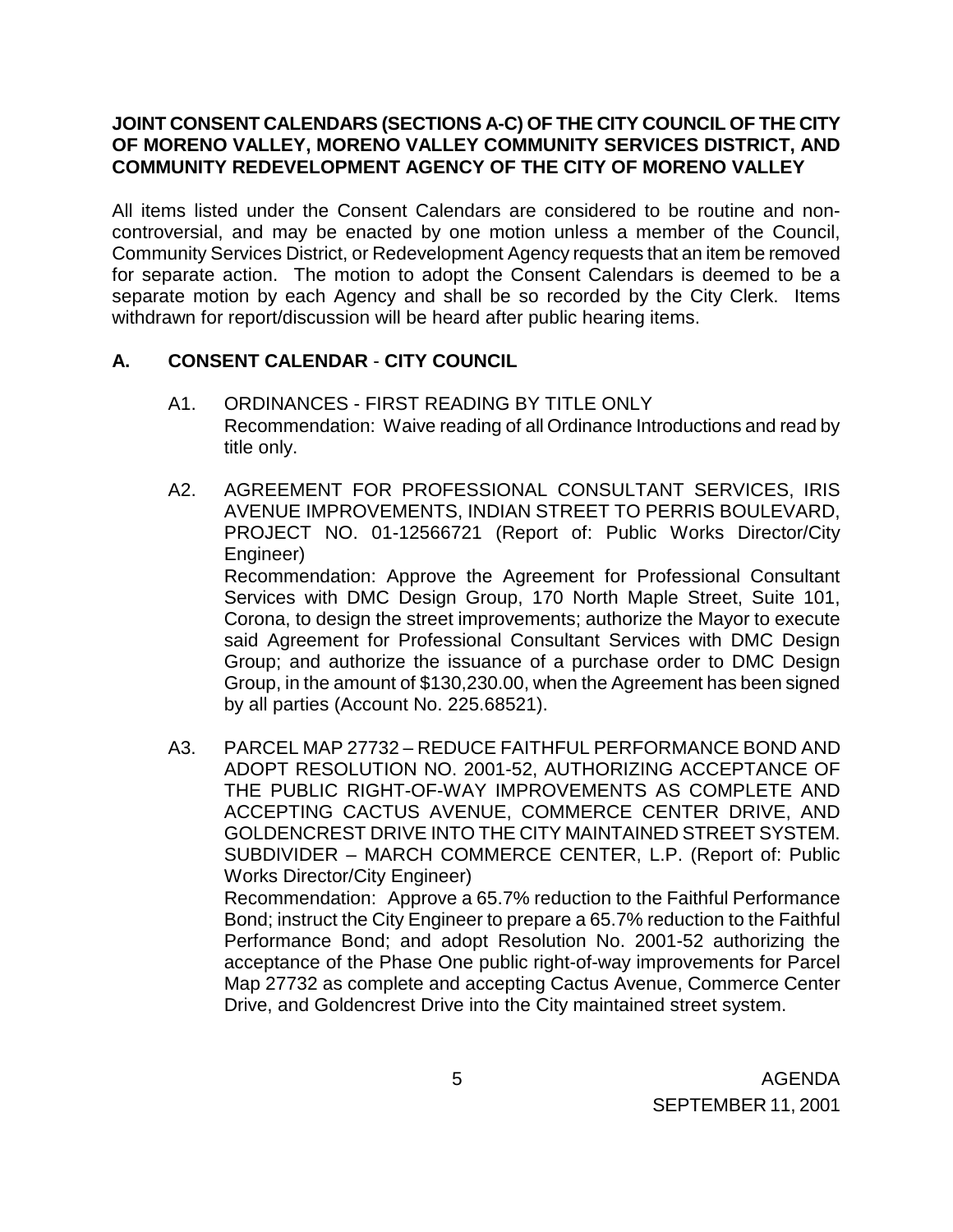### Resolution No. 2001-52

 A Resolution of the City Council of the City of Moreno Valley, California, Authorizing the Acceptance of the Phase One Public Right-Of-Way Improvements as Complete Within Parcel Map 27732, and Accepting Cactus Avenue, Commerce Center Drive, and Goldencrest Drive into the City Maintained Street System

- A4. REQUEST ADOPTION OF PLANS AND SPECIFICATIONS, AND AUTHORIZATION TO ADVERTISE FOR CONSTRUCTION BIDS, PROJECT NO. CML 5441(024), CACTUS AVENUE, SUNNYMEAD BOULEVARD, AND PIGEON PASS ROAD. TRAFFIC SIGNAL INTERCONNECT INSTALLATION (Report of: Public Works Director/City Engineer) Recommendation: Adopt the plans and specifications, which are on file in the office of the Public Works Director; and authorize the City Clerk to advertise this project for construction bids.
- A5. REQUEST ADOPTION OF PLANS AND SPECIFICATIONS, AND AUTHORIZATION TO ADVERTISE FOR CONSTRUCTION BIDS, FISCAL YEAR 2000/2001 ANNUAL PAVEMENT RESURFACING PROGRAM. PROJECT NO. 00-12556330 (Report of Public Works Director/City Engineer) Recommendation: Adopt the plans and specifications, which are on file in the office of the Public Works Director; and authorize the City Clerk to advertise this project for construction bids.
- A6. APPROVAL OF QUARTERLY INVESTMENT REPORT QUARTER ENDED JUNE 30, 2001 (Report of: Finance Director/City Treasurer) Recommendation: Approve and accept the quarterly investment report, in compliance with California Government Code Section 53646.
- A7. RESOLUTION ESTABLISHING CRITERIA TO GUIDE THE PROCESS OF REVISING THE BOUNDARIES OF COUNCILMANIC DISTRICTS (Report of: City Clerk) Recommendation: Adopt Resolution No. 2001-53 establishing criteria to guide the process of revising the boundaries of the districts from which members of the City Council are elected.

Resolution No. 2001-53

 A Resolution of the City Council of the City of Moreno Valley, California, Establishing Criteria to Guide the Process of Revising the Boundaries of the Districts from which Members of the City Council are Elected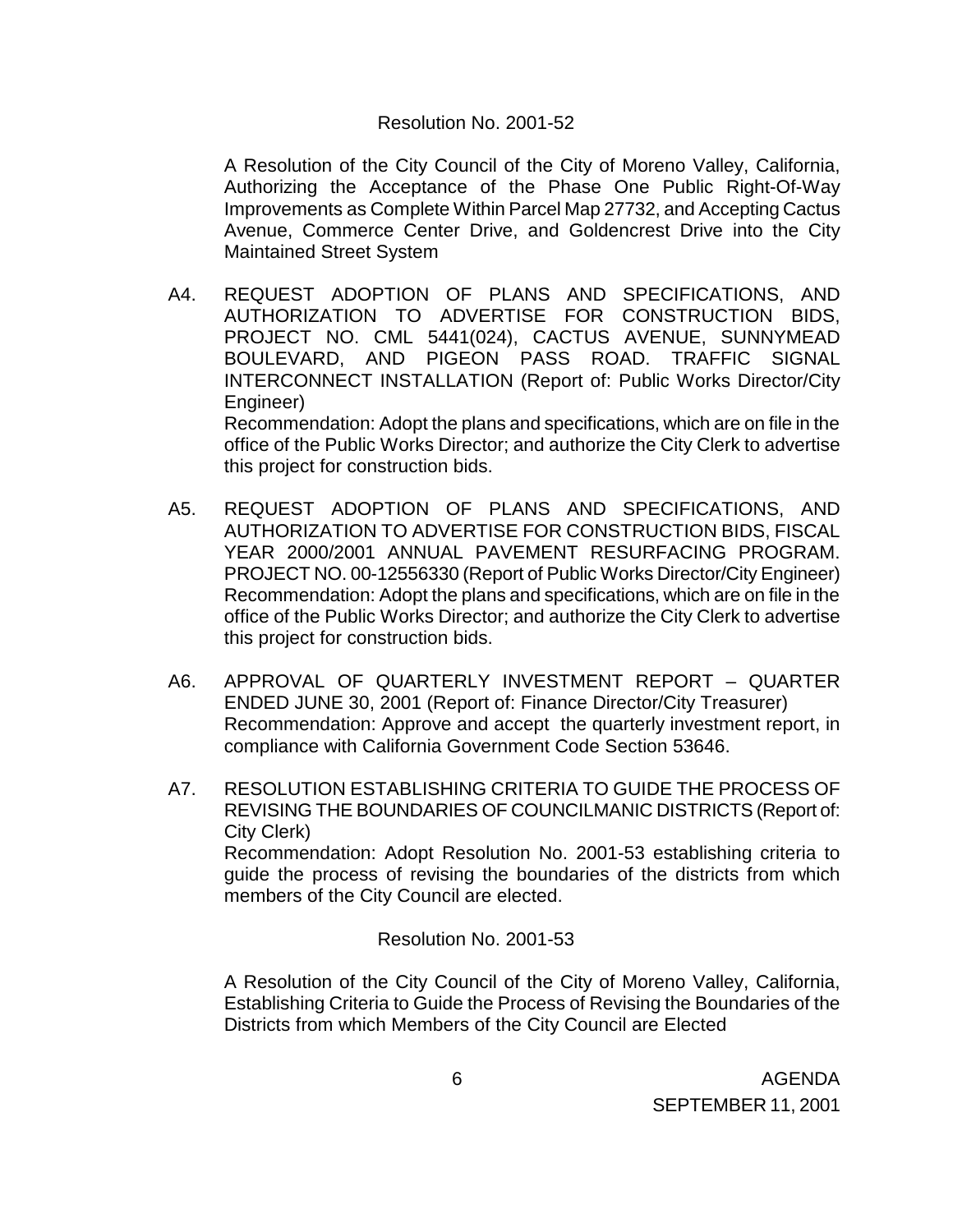A8. RESOLUTION IMPLEMENTING THE ELIMINATION OF PERMIT FEES FOR ENERGY SAVINGS EQUIPMENT (Report of: Community and Economic Development Director) Recommendation: That the City Council ratify its preliminary direction made at the meeting of August 28, 2001, and approve Resolution No. 2001-54 implementing a temporary 100% reduction in permit fees for minimum fee permits issued for whole house fans, evaporative coolers and **ENERGY STAR RATED** central air conditioners, room air conditioners, central heat pumps and water heaters**.** These reductions will apply only for replacement of existing appliances in existing owner occupied dwelling units.

Staff recommends that Council reduce the fees by 50% and not entirely eliminate them.

### Resolution No. 2001-54

 A Resolution of the City Council of the City of Moreno Valley, California, a Temporary Elimination of Specified Fees for Building Permits and Other Building Related Permits for Energy Savings Equipment for Existing Owner Occupied Dwelling Units

## **B. CONSENT CALENDAR** - **COMMUNITY SERVICES DISTRICT**

B1. ORDINANCES - FIRST READING BY TITLE ONLY Recommendation: Waive reading of all Ordinance Introductions and read by title only.

## **C. CONSENT CALENDAR** - **COMMUNITY REDEVELOPMENT AGENCY**

C1. ORDINANCES - FIRST READING BY TITLE ONLY Recommendation: Waive reading of all Ordinance Introductions and read by title only.

## **D. REPORT OF ACTION FROM CLOSED SESSION BY CITY ATTORNEY, IF ANY**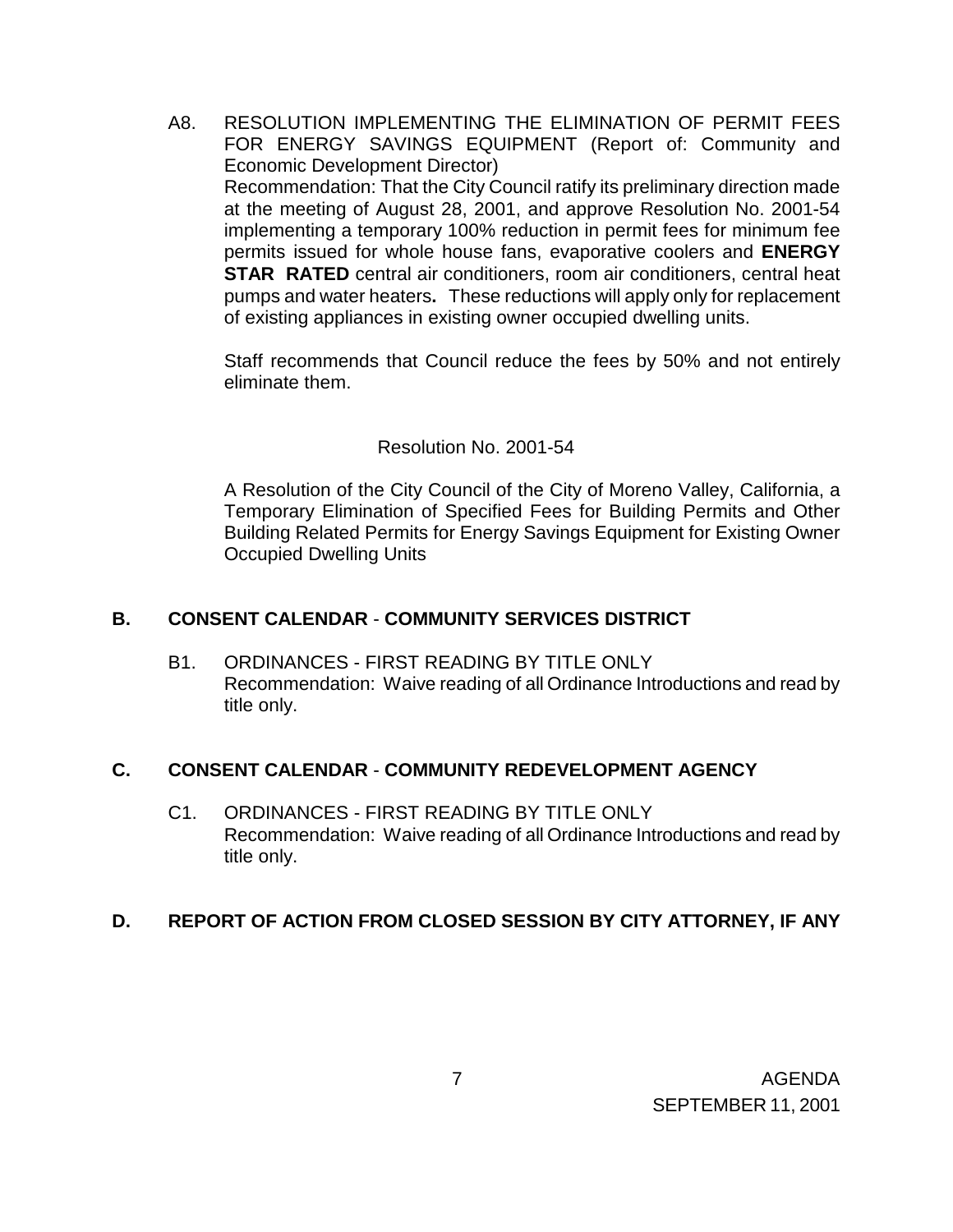# **E. PUBLIC HEARINGS**

Questions or comments from the public on a Public Hearing matter must be limited to five minutes per individual and must pertain to the subject under consideration.

E1. PA01-0031 (GENERAL PLAN AMENDMENT); PA01-0026 (CHANGE OF ZONE); PA01-0027 (CONDITIONAL USE PERMIT); APPLICANT: LEADERS IN COMMUNITY ALTERNATIVES; LOCATION: ON THE WEST SIDE OF BUSINESS CENTER DRIVE, WEST OF ELSWORTH STREET. PROPOSAL: TO CHANGE THE GENERAL PLAN AND ZONING DESIGNATIONS FROM BUSINESS PARK TO INDUSTRIAL AND TO ESTABLISH A TRANSITIONAL HOUSING FACILITY FOR PAROLEES. (CONTINUED FROM AUGUST 28, 2001) (Report of: Director of Community and Economic Development)

 Recommendation: Planning Commission recommends that the City Council conduct a public hearing to:

- 1. ADOPT a Negative Declaration, for PA01-0031 (General Plan Amendment) and PA01-0026 (Change of Zone);
- 2. ADOPT Resolution No. 2001-48, thereby approving the General Plan Amendment (PA01-0031), "Thereby changing the Land Use Map designation from BP (Business Park) to I (Industrial) for a 3.35 acre parcel of land located on the west side of Business Center Drive, just west of Elsworth Street";

Resolution No. 2001-48

A Resolution of the City Council of the City of Moreno Valley, California, Approving a General Plan Amendment (PA01-0031), Thereby Changing the Land Use Map Designation from BP (Business Park) to I (Industrial)

3. INTRODUCE Ordinance No. 592, thereby approving the Change of Zone, (PA01-0026) "Amending the Official Zoning Atlas of said City, changing the zone from BP (Business Park) to I (Industrial) as illustrated on the Moreno Valley Zone Change Map for a 3.35 acre parcel of land located on the west side of Business Center Drive, just west of Elsworth Street";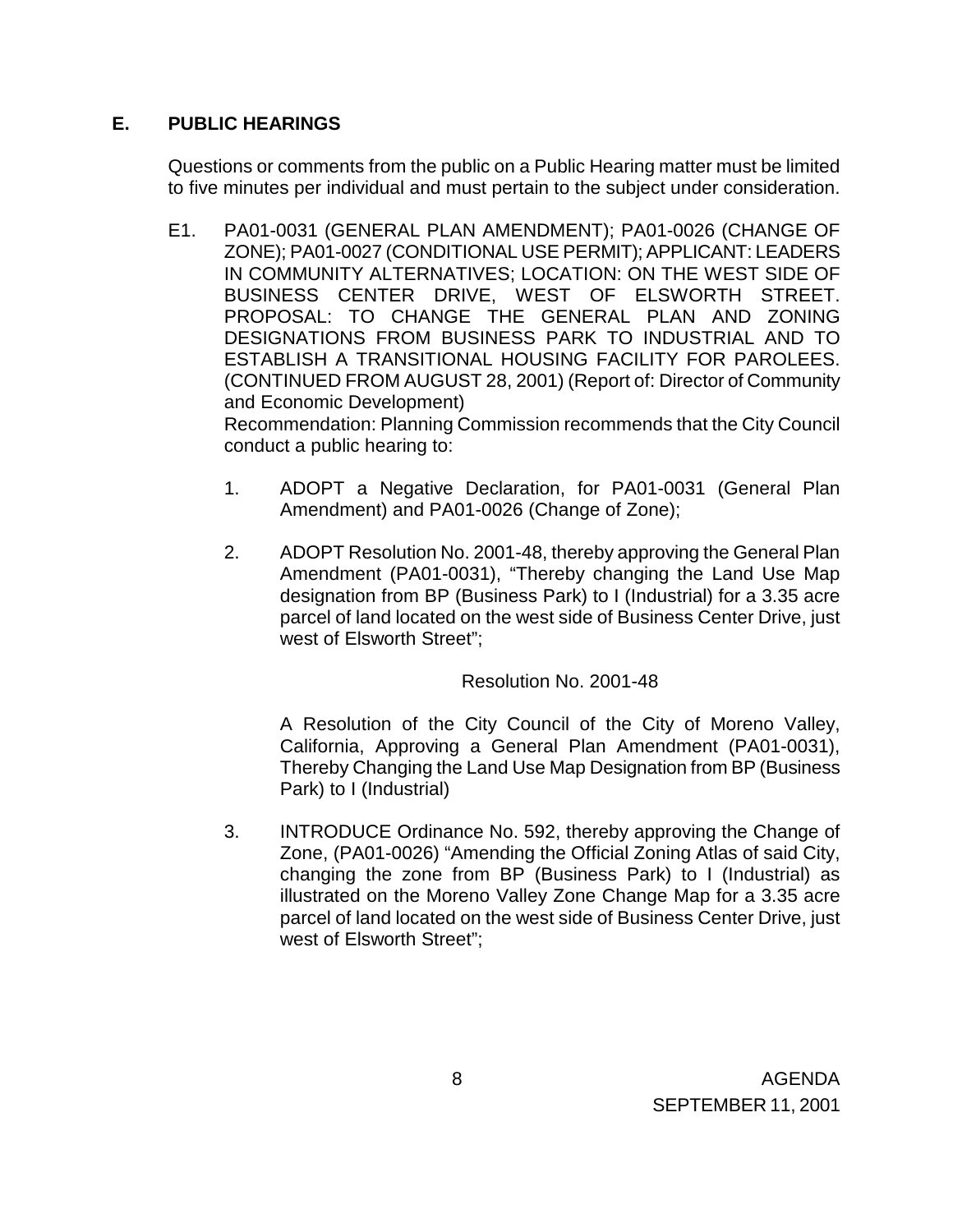#### Ordinance No. 592

 An Ordinance of the City Council of the City of Moreno Valley, California, Approval of a Change of Zone (PA01-0026) Amending the Official Zoning Atlas from BP (Business Park) to I (Industrial) on 3.35 Acres located on the West and South Sides of Business Center Drive

- 4. RECOGNIZE that PA01-0027 (Conditional Use Permit) qualifies as a class 32 categorical exemption (CEQA Guidelines, Section 15332) for the reasons identified in the staff report; and
- 5. ADOPT Resolution No. 2001-49, thereby approving PA01-0027 (Conditional Use Permit) based on the findings in the Resolution and the Conditions of Approval

## Resolution No. 2001-49

 A Resolution of the City Council of the City of Moreno Valley, California, Approving a Conditional Use Permit (PA01-0027) to Allow a Transitional Housing Facility for Parolees to be Established on an Existing Developed Site Comprising 1.62 Acres on the West Side of Business Center Drive (14114 Business Center Drive)

- E2. MORENO VALLEY COMMUNITY SERVICES DISTRICT PUBLIC HEARING REGARDING MAIL BALLOT PROCEEDING TO REINSTATE ZONE D (PARKWAY LANDSCAPE MAINTENANCE) AT THE STANDARD SERVICE LEVEL FOR TRACT 21333 (Report of: Public Works Director/City Engineer) Recommendation: That the City Council, acting in their capacity as President and Members of the Board of Directors of the Moreno Valley Community Services District (CSD):
	- 1. Conduct the Public Hearing to consider reinstating Zone D (Parkway Landscape Maintenance) at the standard service level and the annual parcel charge for Tract 21333;
	- 2. Tabulate the mail ballot for Tract 21333;
	- 3. Verify and accept the results of the mail ballot proceeding; and
	- 4. Authorize and impose the CSD Zone D charge.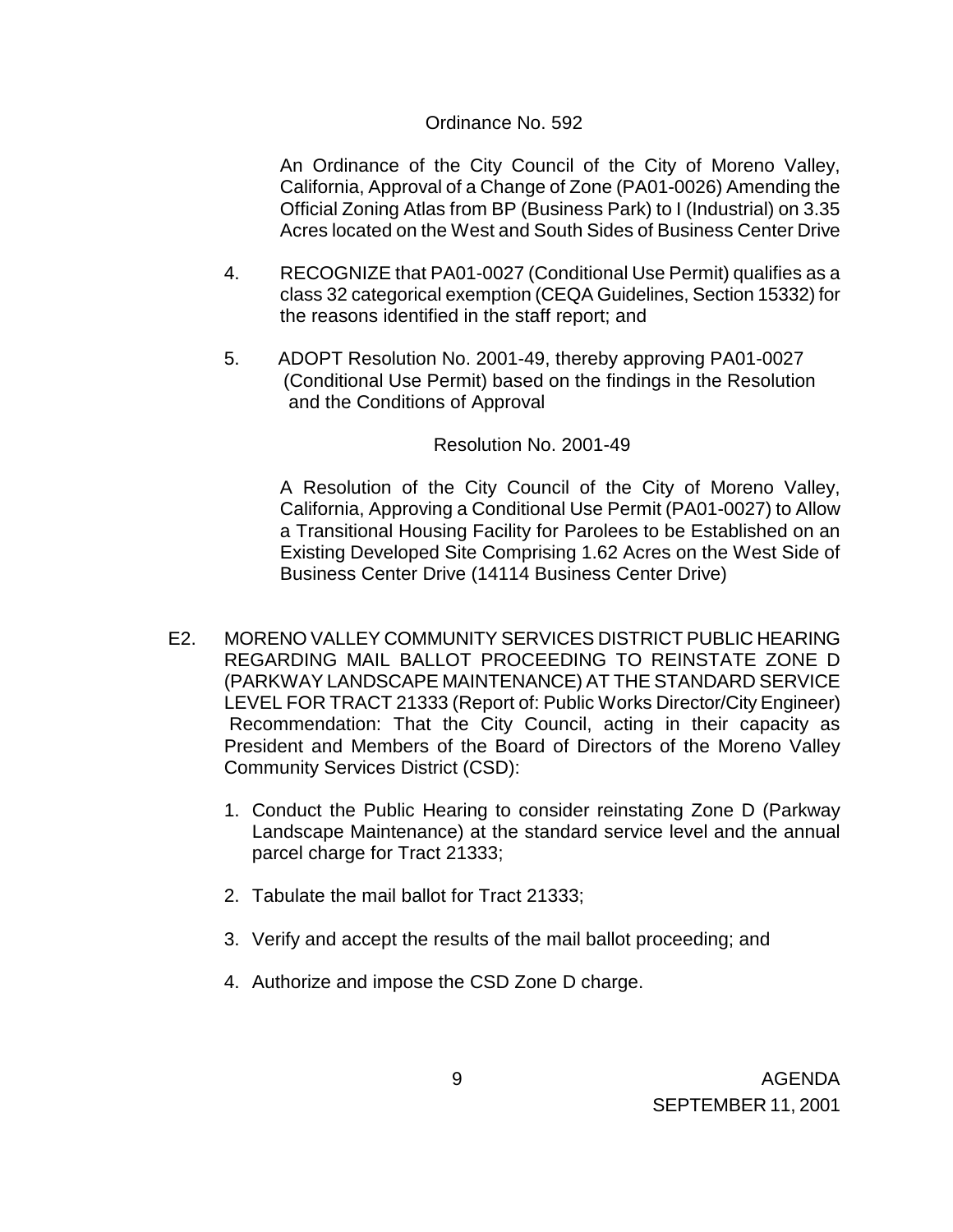## • **ITEMS REMOVED FROM CONSENT CALENDARS FOR DISCUSSION OR SEPARATE ACTION**

## **F. REPORTS**

- F1. LEGISLATIVE UPDATE (CONTINUED FROM AUGUST 28, 2001) (Report of: Assistant City Manager) Recommendation: That the City Council receive and file the Legislative Status Report.
- F2. CALIFORNIA LEAGUE OF CITIES: ANNUAL CONFERENCE RESOLUTIONS (CONTINUED FROM AUGUST 28, 2001) (Report of: Assistant City Manager) Recommendation: That the City Council take the following positions regarding the proposed Annual Conference resolutions for the League of California Cities:

**Support** – Resolution (1), which relates to the revision of the League of California Cities bylaws;

 **No Position** – Resolution (2), which relates to day care services for children, adults and seniors;

 **Support** – Resolution (3), which relates to excess retirement system assets and more options for employer use of those assets;

**Support –** Resolution (4), which relates to the flexibility in the wastewater permitting process by California State and Regional Water Control Boards as allowed by law;

**Support** - Resolution (5), which relates to the modification of California SB 709 (mandatory penalties) and the Federal Clean Water Act regarding frivolous citizen lawsuits;

**Support** – Resolution (6), which relates to incentives to improve the balance of jobs and housing in California;

**Support** – Resolution (7), which relates to supporting the passage of a ballot measure to stabilize and reform local government financing;

**No Position** – Resolution (8), which relates to the return of ERAF funds to cities;

**Support** – Resolution (9), which relates to telephone area codes.